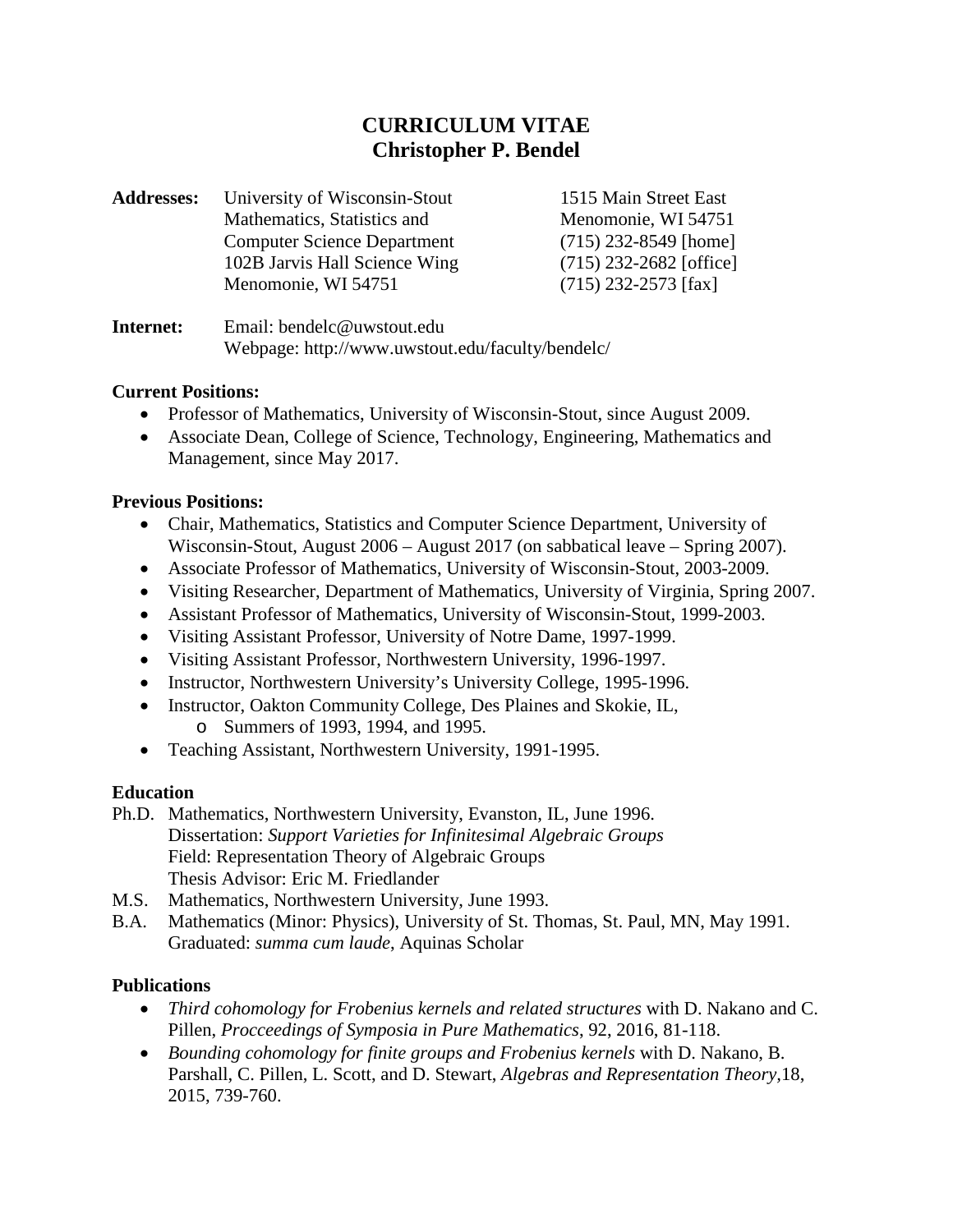- *Bounding the dimensions of rational cohomology groups* with B. Boe, C. Drupieski, D. Nakano, B. Parshall, C. Pillen, and C. Wright, in *Developments and Retrospectives in Lie Theory, Algebraic Methods*, Developments in Mathematics, 38, Springer, 2014, 51-69.
- *Extensions for finite Chevellay Groups III: Rational and generic cohomology* with D. Nakano and C. Pillen, Advances in Mathematics, 262, (2014), 484-519.
- *Cohomology for quantum groups via the geometry of the nullcone* with D. Nakano, B. Parshall, and C. Pillen, Memoirs of the American Mathematical Society, 229, no. 1077, 2014.
- *Improving Mathematics Success Through Enhanced Support Services* with A. Basyrov, S. Dutter, and B. Jones, Proceedings of the 2012 ASQ Advancing the STEM Agenda in Education, the Workplace and Society Conference, (2012), extended abstract, 3 pages.
- *On the vanishing ranges for cohomology of finite groups of Lie type, II with D. Nakano* and C. Pillen, Proceedings of Symposia in Pure Mathematics, 86, (2012), 25-73.
- *On the vanishing ranges for cohomology of finite groups of Lie type* with D. Nakano and C. Pillen, International Mathematics Research Notices 2011; doi 10.1093/imrn/rnr130.
- *Computational mathematics: an opportunity for mathematical research*, Council on Undergraduate Research Quarterly, 29, no. 1, (2008), 48-51.
- *The "Perfect" Related Rates Lesson Study: A Lesson Study in Calculus with J. Becker, P.* Ghenciu, L. Schmidt, and R. Teleb, University of Wisconsin System Teaching Forum, March 2007.
- *Second cohomology groups for Frobenius kernels and related structures with D. Nakano* and C. Pillen, Advances in Mathematics, 209, (2007), 162-197.
- *Extensions for finite groups of Lie type II: filtrating the truncated induction functor* with D. Nakano and C. Pillen, Contemporary Mathematics, 413, (2006), 1-23.
- *Extensions for finite groups of Lie type: twisted groups* with D. Nakano and C. Pillen, in *Finite Groups 2003*, 29-46, Walter de Gruyter GmbH & Co. KG, Berlin, 2004.
- *Extensions for Frobenius kernels* with D. Nakano and C. Pillen, Journal of Algebra, 272, (2004), 476-511.
- *Extensions for finite Chevalley Groups, II* with D. Nakano and C. Pillen, Transactions of the American Mathematical Society, 354, (2002), 4421-4454.
- *Extensions for finite Chevalley Groups, I* with D. Nakano and C. Pillen, Advances in Mathematics, 183, (2004), 380-408.
- *On comparing the cohomology of algebraic groups, finite Chevalley groups and Frobenius kernels* with D. Nakano and C. Pillen, Journal of Pure & Applied Algebra, 163, (2001), 119-146.
- *Cohomology and projectivity of modules for finite group schemes*, Mathematical Proceedings of the Cambridge Philosophical Society, 131, (2001), 405-425.
- *Projectivity of modules for infinitesimal unipotent group schemes*, Proceedings of the American Mathematical Society, 129, (2001), 671-676.
- *Generalized reduced enveloping algebras for restricted Lie algebras*, Journal of Algebra, 218, (1999), 373-411.
- *Complexes and vanishing of cohomology for group schemes* with D. Nakano, Journal of Algebra, 214, (1999), 668-713.
- *Support varieties for infinitesimal group schemes* with E. Friedlander and A. Suslin, Journal of the American Mathematical Society, 10, (1997), 729-759.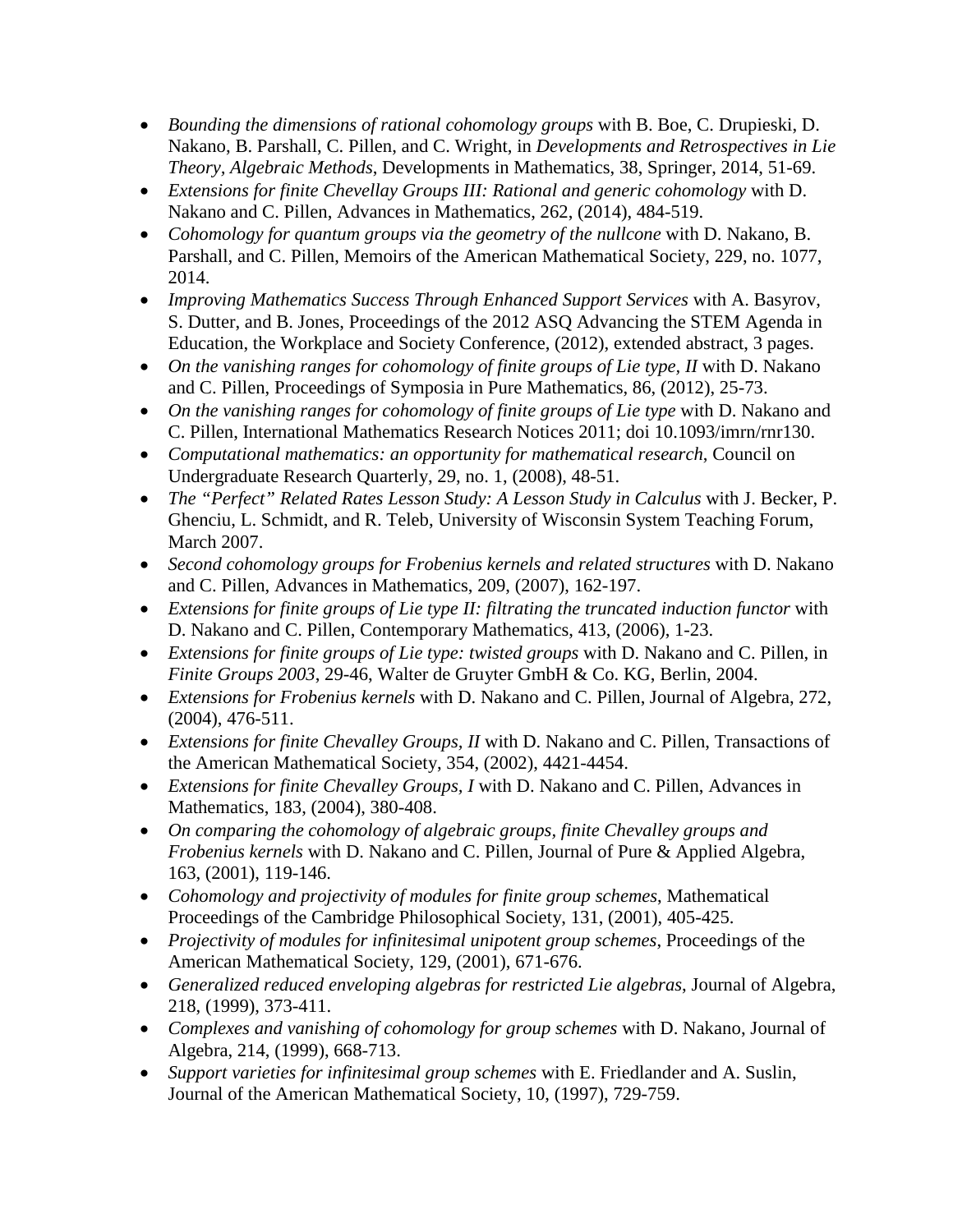• *Infinitesimal 1-parameter subgroups and cohomology* with E. Friedlander and A. Suslin, Journal of the American Mathematical Society, 10, (1997), 693-728.

## **Talks**

## **National or Regional Conferences**

- Mathematical Congress of the Americas, Montréal, Canada, July 2017.
- AMS National Meeting, Seattle, WA, January 2016.
- Southwestern Group Theory Day, U of Arizona, Tucson, AZ, March 2015.
- Representation Theory and K-Theory, U of Southern California, Los Angeles, CA, May 2014.
- ASQ Advancing the STEM Agenda in Education, the Workplace and Society, U of Wisconsin-Stout, Menomonie, WI, July 2012.
- Workshop at the American Institute of Mathematics, Palo Alto, CA, June 2012.
- Retirement Symposium in Honor of Dr. John Kemper, University of St. Thomas, St. Paul, MN, May 2011.
- MAA Wisconsin Section Meeting, Menomonie, WI, April 2011.
- Southeastern Lie Theory Conference, U of Georgia, Athens, GA, May 2010.
- AMS National Meeting, San Francisco, CA, January 2010.
- AMS Eastern Section Meeting, Raleigh, NC, March 2009
- MathFest MAA National Meeting, Madison, WI, August 2008.
- Workshop at the American Institute of Mathematics, Palo Alto, CA, informal presentation, June 2007.
- AMS Eastern Section Meeting, Davidson, NC, March 2007.
- AMS National Meeting, New Orleans, LA, January 2007.
- MAA Wisconsin Section Meeting, Whitewater, WI, April 2006.
- Groups, Rings and Algebras, Madison, WI, June 2005.
- AMS National Meeting, Atlanta, GA, January 2005.
- AMS-IMS-SIAM Summer Research Conference, Snowbird, UT, July 2004.
- AMS National Meeting, Phoenix, AZ, January 2004.
- AMS Eastern Section Meeting, Chapel Hill, NC, October 2003.
- AMS Central Section Meeting, Madison, WI, October 2002.
- AMS-IMS-SIAM Summer Research Conference, Mount Holyoke College, June 2002.
- AMS National Meeting, New Orleans, LA, January 2001.
- AMS Eastern Section Meeting, Buffalo, NY, April 1999.
- AMS Central Section Meeting, Manhattan, KS, March 1998.
- AMS Summer Institute, Seattle, WA, July 1996.
- National Conference on Undergraduate Research, Caltech, March 1991.

## **University Seminars or Colloquia**

- Loras College, February 1999.
- Northwestern University, February 1996, May 1997, May 1998, May 2000, January 2006.
- University of Georgia, January 2002.
- University of Minnesota-Twin Cities, March 2004.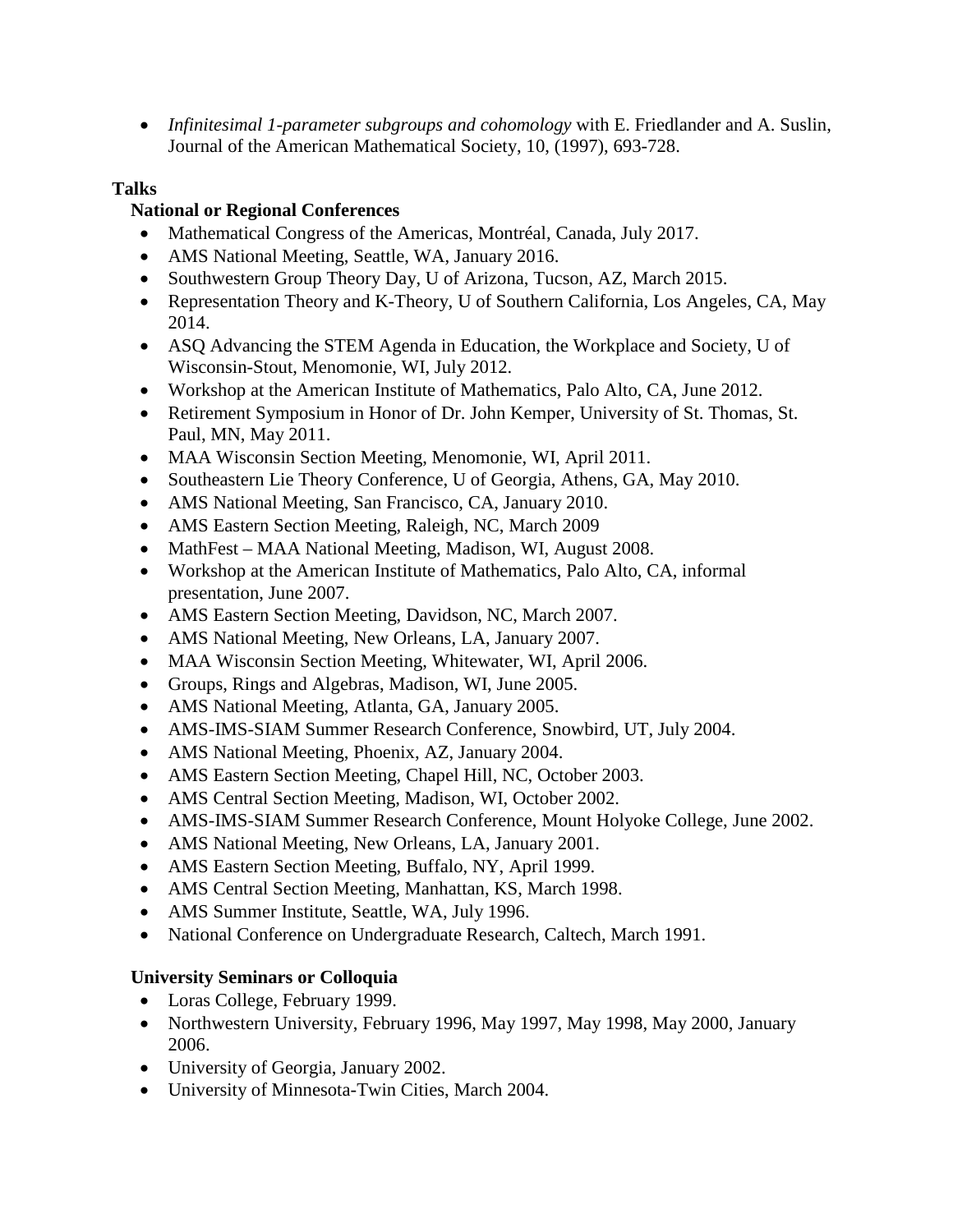- University of Minnesota-Morris, March 1999.
- University of Notre-Dame, September 1997, October 1997, September 1998, December 1998.
- University of South Alabama, January 2001, January 2013.
- University of Virginia, February 2007.
- University of Wisconsin-Eau Claire, May 2000, July 2007.
- University of Wisconsin-La Crosse, March 1999.
- University of Wisconsin-Madison, April 1996, May 2003.
- University of Wisconsin-Stout, February 2000, January 2001, May 2006, January 2008, April 2008 (poster presentation).
- Utah State University, December 1996, January 1998.
- Western Michigan University, March 1999.
- Project NExT Wisconsin Fall Workshop, September 2008.

#### **Talks or Posters by Undergraduate Students at UW-Stout**

- MAA Wisconsin Section Meeting, Whitewater, WI, April 2006.
- University of Wisconsin-Stout Research Day, May 2006.
- University of Wisconsin System Undergraduate Symposium, May 2006.
- University of Wisconsin-Stout Research Day, April 2007.
- University of Wisconsin System Undergraduate Symposium, April 2007.

#### **Professional Development Activities**

- Participant in MSCS Department Lesson Study in Calculus, 2008.
- Participant in MSCS Department Lesson Study in Calculus, 2005-2006.
- Co-Organized Lesson Study workshop at UW-Stout, September 2005.
- Attended the Joint Meetings of the AMS and MAA: January 1996, 1999, 2001, 2002, 2004, 2005, 2007, 2010, 2016, 2017.
- Attended MathFest (summer meeting of the MAA): August 2001, 2008.
- Attended the MAA Wisconsin Section Spring Meeting: April 2001, 2006, 2009, 2011, 2013.
- Attended the PIMS summer school and workshop on *Geometric and Topological Aspects of the Representation Theory of Finite Groups* at the University of British Columbia, July/August 2016.
- Attended workshop on *Homological Methods in Representation Theory* at the Mathematical Sciences Research Institute, Berkeley, CA, April 2008.
- Participated in the Project NExT-Wisconsin Fall Workshops:
	- o Alumni Reunion, September 2008.
	- o Presenting the Heart of Mathematics to All Students, September 2002.
	- o Building a Research Career and Undergraduate Research, September 2001.
	- o History of Mathematics, September 2000.
	- o Research in Mathematics Education, October 1999.
- Participated in the Northwestern WI Collaborative for STEM Summit, June 2015.
- Attended ASQ Advancing the STEM Agenda conference, UW-Stout, July 2011, July 2012.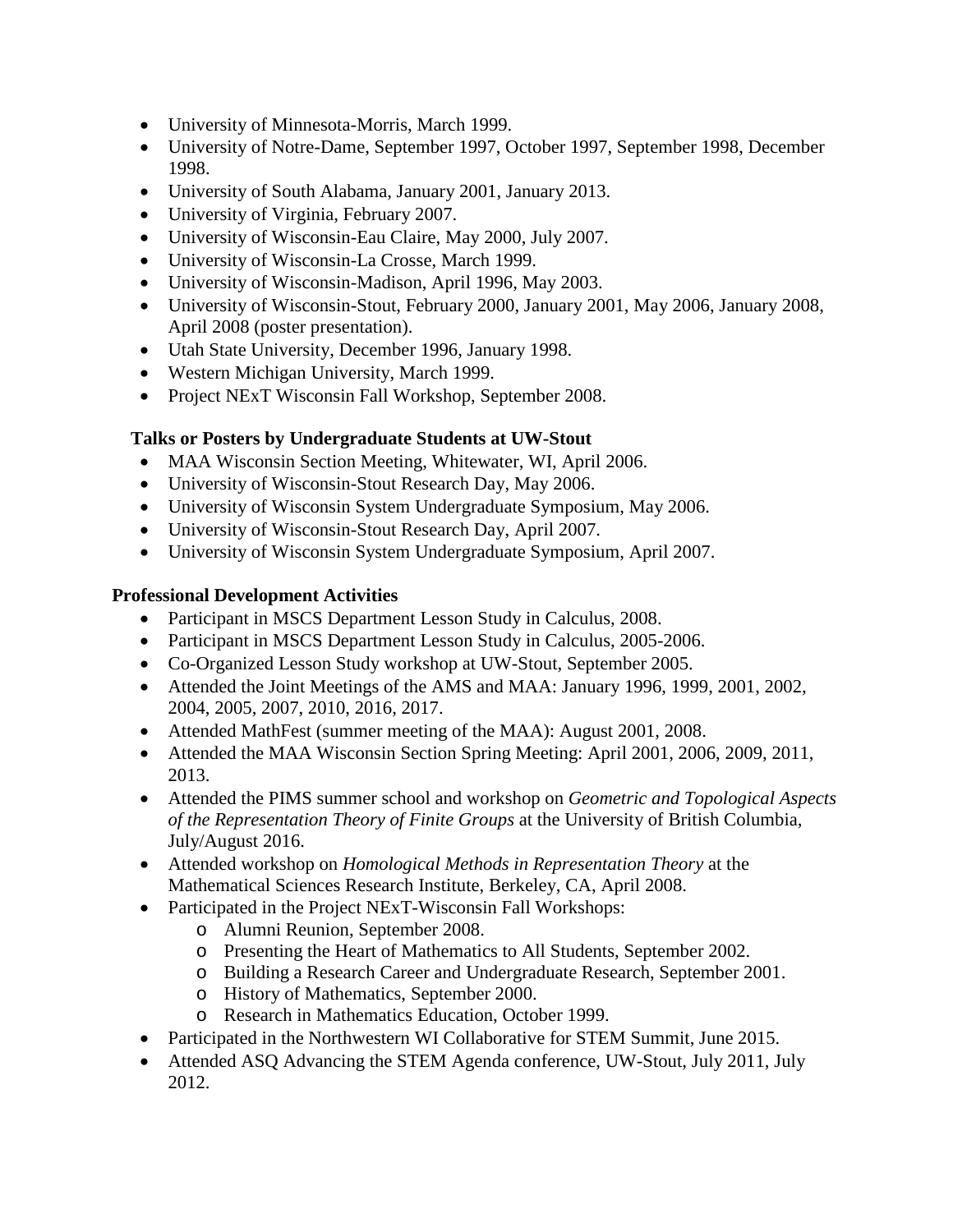- Attended MSCS Department workshop on teaching online/hybrid math/stats courses, May 2009.
- Attended OPID sponsored WeBWork workshop, UW-Stout, March 2009.
- Attended 3-day UW-Stout Assessment Institute, June 2006.
- Attended American Mathematical Society Workshop for Department Chairs and Department Leaders, New Orleans, LA, January 2007.
- Attended UW-System System Legal Department Chairs Workshop, UW-Eau Claire, October 2006.
- Attended UW-Stout sponsored chair/leader training workshops:
	- o Crossing the Seven C's: Principles & Strategies for Navigating the Legal Waters, August 2008.
	- o International Hiring, November 2008.
	- o Chairs Workshops (2 days with various topics including Human Resources, Student Issues, Financial Management, Evaluations of Faculty/Staff, and Hiring), September 2009.
	- o Curriculum Processes, November 2009.
	- o Managing Conflict, January 2010**.**
	- o Leading for Full Employee Engagement, January 2010.
	- o Managing the Difficult Employee, September 2010.
	- o Wisconsin's Public Records and Open Meetings Laws: A Guide for University Administrator, September 2010.
	- o Recruiting and Retaining Minority Faculty and Staff, September 2010.
	- o Establishing Performance Expectations and a Coaching Relationship, November 2010.
	- o A 3-Point System for Creating a More Respectful Campus: Implications for Leaders, January 2011.
	- o Providing Performance Feedback and Conducting Performance Reviews, January 2011.
	- o Everyday Civility, Respectful Engagement, and Performance on Campus, August 2011.
	- o 1st Amendment on Campus, October 2011.
	- o Faculty Recruitment and Hiring, October 2011.
	- o Strategic Planning, January 2012.
	- o Sexual Harassment Prevention Training, January 2014.
	- o Recruiting and Retaining Next-Gen Faculty, January 2014.
	- o Legal Tips for Dealing with Employment Related issues, January 2014.
	- o Department Chair/School Director Leadership Retreat, August 2014.
	- o Understanding the Intercultural Development Continuum, October 2014.
	- o Foundations of Intercultural Competence, January 2015.
	- o Department Chair/School Director Leadership Development Workshop, May 2015.
	- o Legal Issues in Academia, August 2015.
	- o Immigration Dos and Don'ts for Department Chairs, January 2016.
	- o Legal Issues in Academia, August 2016.
	- o Faculty Complaint Process & Managing Performance Issues, August 2016.
	- o Legal Issues in Academia, August 2017.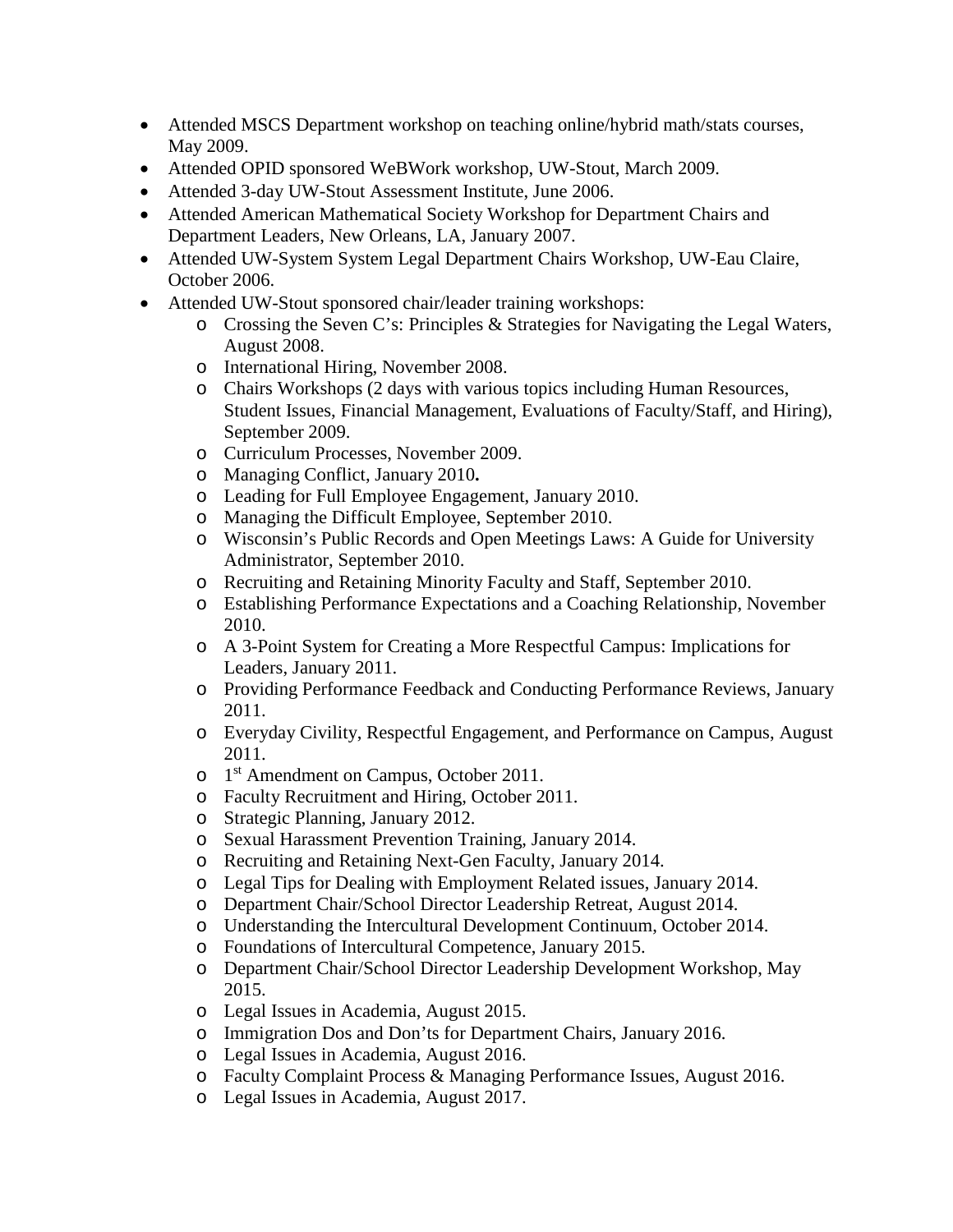- o Immigration Best Practices & Faculty Complaint Process, August 2017.
- o Public Records, Open Meetings, and Records Retention for Department Chairs, January 2018.
- Attended UW-System Arts and Sciences Deans Meeting
	- o UW-Stout, October 2017.
- Participated in Acquiring Talent Workshop, May 2017.
- UW System Women and Science STEM Inclusive Excellence Workshop, UW-Oshkosh, August 2017.
- Participated in MSCS Department Mentoring Program, Fall 2000.
- Attended UW-Stout College Teaching Seminar, Fall 1999.
- Participated in the UW System Women in Science Opening Workshop, October 1999.
- Session moderator for the Notre Dame Mathematics Department Summer Teaching Seminar, June 1998.
- Co-organizer of the Northwestern University Math Department Preparing Future Faculty Program, 1994-1995.

## **Professional Service Activities**

- Guest editor for Volume 206 (2006) of the Journal of Pure and Applied Algebra, 2004- 2005.
- Refereed journal articles for Algebra Colloquium; Algebras and Representation Theory; Bulletin of the London Mathematical Society; Communications in Algebra (2); Forum Mathematicum; Homology, Homotopy, and Applications; International Mathematics Research Notices; Inventiones mathematica; Journal of Algebra (2); Journal of Pure and Applied Algebra (5); Mathematical Proceedings of the Cambridge Philosophical Society; Note di Matematica; Proceedings of the AMS (2); Transactions of the AMS (2); Transformation Groups; and a conference proceedings published by Marcel Dekker.
- Article reviewer for Math Reviews since March 2002.
	- o Book Review: *Modular Representation Theory of Finite Groups* by Peter Schneider, Summer 2013.
- Article reviewer for Zentralblatt MATH since February 2001.
	- o Book Review: *Flag varieties – An Interplay of Geometry, Combinatorics, and Representation Theory* by V. Lakshmibai and J. Brown, Summer 2009.
	- o Book Review: *Representations of Finite Groups: Local Cohomology and Support* by D. J. Benson, S. Iyengar, and H. Krause, Spring 2012.
- Co-organizer of organizer of the special session on *Cohomology and Representation Theory of Groups and Related Structure*s at the AMS Central Section Meeting, Eau Claire, WI, September 2014.
- Co-organizer of the summer school and workshop on *Cohomology and Support in Representation Theory and Related Topics*, University of Washington, Seattle, WA, July/August 2012.
- Co-organizer of MAA Wisconsin Section Spring Meeting, UW-Stout, April 2011.
- Facilitator at NSF VIGRE Summer School on Homological Methods in Representation Theory, U. of Georgia, May 2010.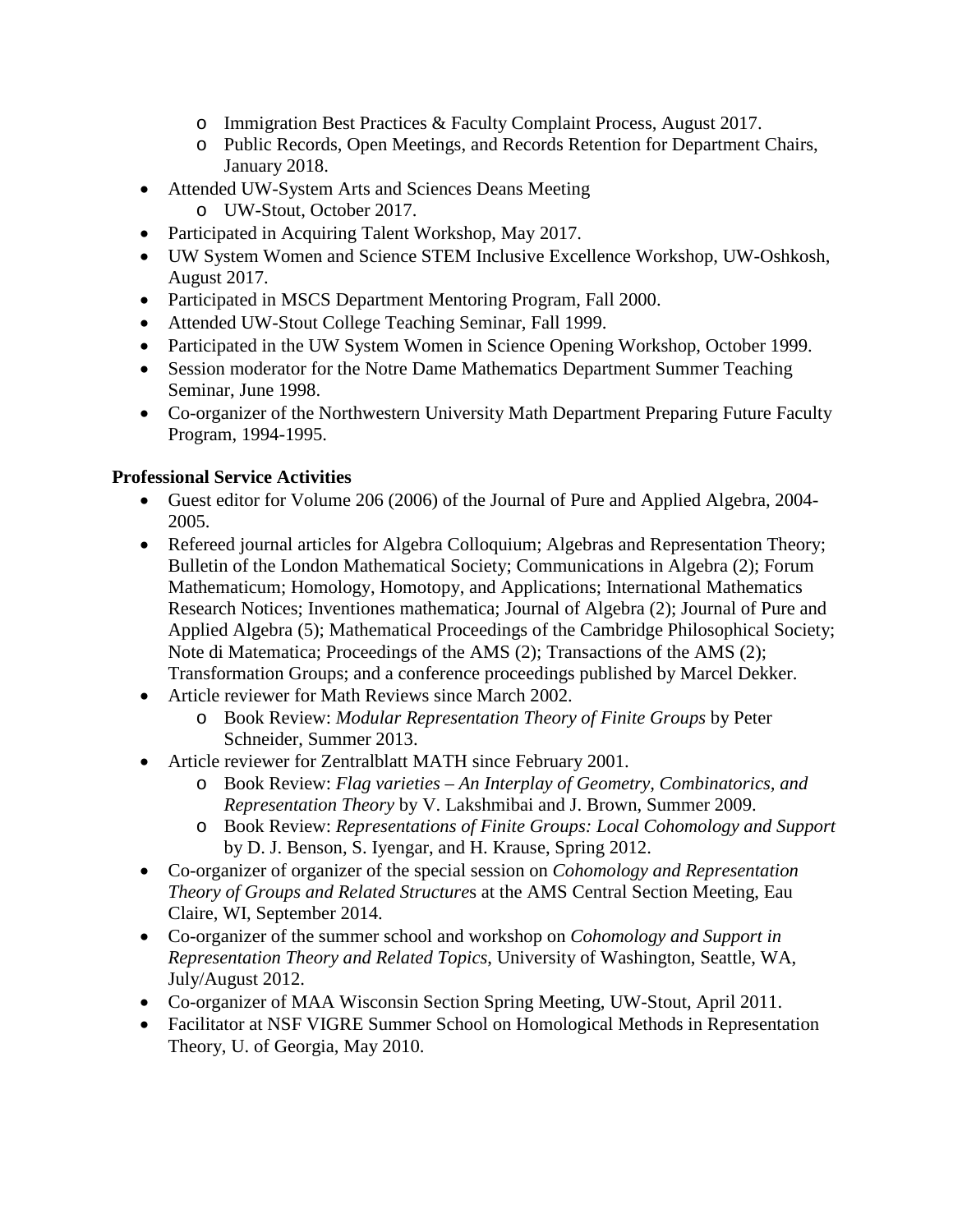- Co-organizer of the special session on *Cohomology and Representation Theory of Algebraic Groups and Related Structure* at the AMS Central Section Meeting, St. Paul, MN, April 2010.
- Co-organizer of the special session on *Computation in Modular Representation Theory and Cohomology* at the AMS Central Section Meeting, Kalamzoo, MI, October 2008.
- Co-organizer of workshop on *Cohomology and representation theory of finite groups of Lie type: computational methods* at the American Institute of Mathematics, Palo Alto, CA, June 2007.
- Co-organizer of the conference *Algebraic Cycles, K-theory, and Modular Representation Theory* at Northwestern University, Evanston, IL, September 2004.
- Co-organizer of the special session on *Representations of Groups and Related Objects* at the AMS Central Section Meeting, Notre Dame, IN, April 2000.
- Session chair for the Notre Dame Conference in Honor of Timothy O'Meara, May 1998.
- Site Director for ACM Regional Programming Competition, November 2002, November 2003, November 2007 (co-director).
- Judge at the ACM Regional Programming Competition, November 2000, November 2001.
- Judge of undergraduate poster session at the Joint Mathematics Meetings, January 2010.
- Judge at Northern Indiana Regional Science Fair, March 1998.
- Co-organizer of the Northwestern University Algebra Seminar, 1996-1997.
- Co-organizer of the Northwestern University Graduate Student Algebra/Topology Seminar, 1995-1996, 1996-1997.
- Outside peer reviewer for tenure and promotion applicant: Western Michigan University, 2004; Ithaca College, 2014.

#### **University Service Activities**

#### **University Committees**

- Faculty Senate MSCS Departmental Representative, 2003-2006.
- Faculty Senate Elections Committee, 2003 Fall 2006, 2007-2017.
- Faculty Senate Curriculum and Instruction Committee Alternate, 2003-2005.
- Faculty Senate General Education Committee Alternate, 2011-2014.
- Faculty Senate Personnel Policies Committee, 2000-2003.
	- o Vice Chair, 2002-2003.
	- o Promotion Policy Subcommittee, 2000-2003.
	- o Professional Development Grant Review Subcommittee, Spring 2001-2003.
- Faculty Senate Positive Action Committee, 1999-2003.
	- o Served on three grievance committees (two hearings).
- Faculty Senate Planning and Review Committee, Fall 2014 present o Vice chair 2015-present.
- All University Full Professor Promotion Committee, 2010-2011, 2013-2014, 2015-2016.
- Indirect Funds Allocation Review Committee, Chair, Fall 2016 Winter 2017.
- Classroom Utilization Subcommittee, Summer/Fall 2013.
- Diversity Advisory Council, Spring 2003 Spring 2004.
- HR Work Group, Fall 2012 Spring 2015.
- Research Advisory Council, 2005-2008.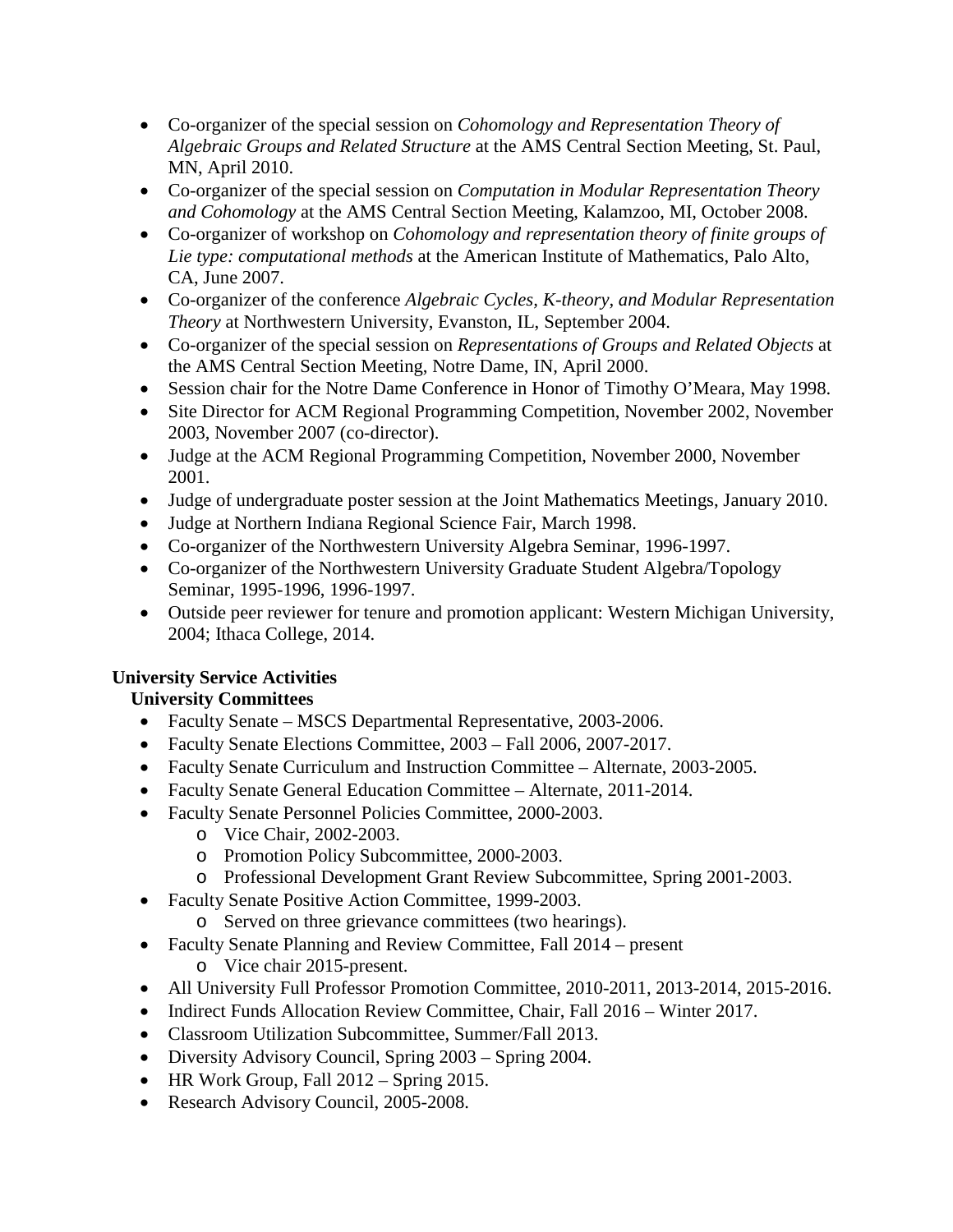- Sabbatical Leave Review Committee, 2007 2009.
- Search Committee for Dean of STEM College, 2008-2009, 2013-2014.
- Search Committee for Director of Instructional Resources, 2010-2011.
- Search Committee for Dean of STEMM College, 2015-2016.
- Search Committee for Registrar, Spring 2016.
- Acquiring Talent Workshop
	- o Facilitator: August 2017, November 2017.
	- o Section Leader: January 2018 (twice).

## **College of Science, Technology, Engineering, Mathematics and Management Committees**

- College Council, since July 2016.
- Bylaws Drafting Committee, Fall 2016.

#### **College of Science, Technology, Engineering and Mathematics Committees**

• College Council, July 2008 – June 2016.

## **College of Arts and Sciences Committees**

- College Council, Fall 2006, Summer 2007- June 2008.
- Science Wing Planning Committee, Summer 2005.
- College Promotion Committee, 2003-2004.
	- o Secretary

## **Mathematics, Statistics and Computer Science Department Committees**

- Hiring Committee, 2001-2005.
- Hiring Subcommittees, 2005-2006 (2), Fall 2006, 2008-2009, 2010-2011, 2011-2012, 2012-2013, 2014-2015, 2015-2016, 2016-2017, 2017-2018.
- Post-tenure Review Committee, Fall 2017.
- By-Law Review Committee, 2003-2004, Fall 2004.
- Strategic Planning Committee, 2002-2006.
- Curriculum Committee, 2000-2002, 2005-2017.
- Travel Guidelines Committee, 2000-2001.
- Mathematics Teaching Minor Committee, 2004-2005.
- General Education Assessment Task Force, 2013-2014.
- Textbook Committees for Calculus I, II (2001-2002, 2007-2008, 2016-2017), Calculus and Analytic Geometry I, II, III (2002-2003, 2005-2006, 2012-2013), Calculus-all (2009- 20100, Complex Variables (2000-2001), Differential Equations with Linear Algebra (1999-2000), Linear Algebra (2000-2001, 2003-2004, 2012-2013), Modern Algebra I, II (1999-2000, 2002-2003, 2005-2006), Real Analysis I, II (2000-2001), Modern Geometry (2004-2005).

## **Other Activities**

- Organizer of the MSCS Department Research and Teaching Seminar, 2003 Fall 2006, 2007 – Fall 2014.
- MSCS Department WeBWorK course coordinator, Spring 2017 present.
- Program Advisory Committee Member: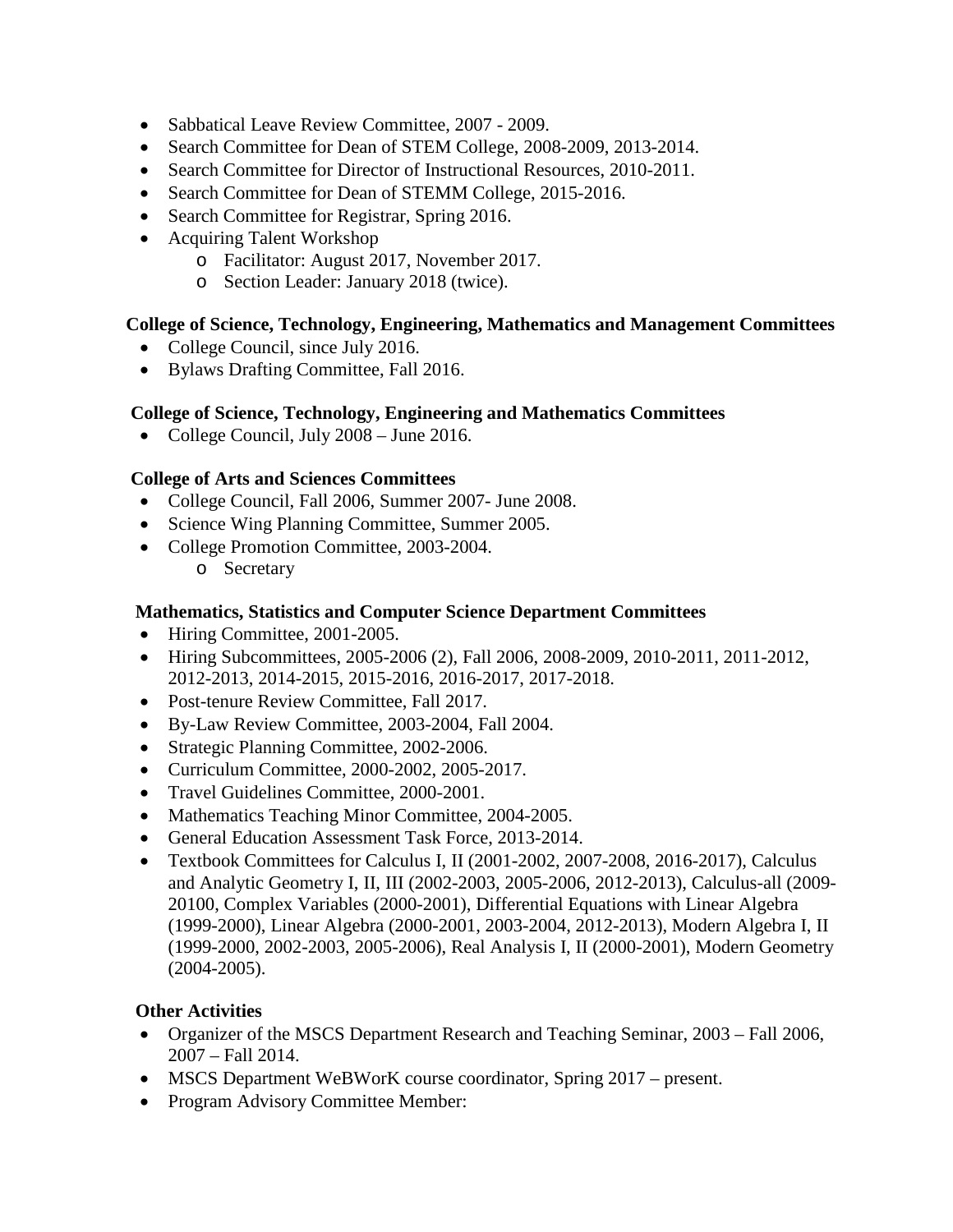- o Applied Mathematics and Computer Science, 2006 2017.
- o Customized Instruction, 2014-2017.
- o Engineering Technology, Spring 2005 Spring 2017.
- o Game Design and Development, Spring 2009 Spring 2017.
- o Industrial and Applied Mathematics, 2014 2017.
- o Manufacturing Engineering, 2011 2017.
- o Plastics Engineering, Spring 2010 Spring 2017.
- o Vocational Rehabilitation (Graduate), Fall 2005-Spring 2010.
- Advisor of Applied Math and Computer Science majors since Fall 1999.
- Advisor of Game Design and Development majors since 2012-2013.
- Service in the MathLab: one hour per week, 1999-2000, Fall 2000, 2001 Fall 2006, Fall 2007 – Fall 2014.
- Faculty advisor for the Applied Math and Computer Science Club, 2000 Fall 2006.
- Faculty advisor for the Catholic Newman Student Association, since Fall 2008.
- Mentor for new faculty member, 2002-2003, 2004-2005.
- Honors contract advisor, Fall 2002, Spring 2006 (two).
- Directed independent studies: in geometry, Fall 2005; in complex analysis, Spring 2006; in modern algebra, Fall 2014.
- Discussion leader for University Honors Colloquium, November 2003.
- Discussion leader for *Into the Book*, August 2003, September 2005, September 2006.
- Participant in *Faculty.com* for freshmen, November 2000.
- Participant in *Take a new student to lunch*, August 2000.
- Panelist/Presenter for professional development sessions:
	- o Making connections: An Evaluation of Relationships and Resources Available to New Faculty and Academic Staff at UW-Stout, January 2006.
	- o Lesson Study, January 2006.
	- o Tips for Successful Grant Writing, January 2005.

#### **Service at Previous Institutions**

- Member of the Northwestern University Math Department TA Orientation Committee, Fall 1993, Fall 2994, Fall 1995.
- Member of the Northwestern University Math Department Graduate Student Committee for Departmental Review, 1994-1995.

## **Fellowships and Awards**

## **Professional Organizations**

• Mathematical Association of America Wisconsin Section Distinguished Teaching Award, 2013.

## **University of Wisconsin-Stout**

- Outstanding Researcher Award, 2006.
- Outstanding Teaching Award (CAS), 2004-2005.
- Top 15% in votes for Outstanding Teaching Award (CAS), 2003-2004.
- Project NExT-Wisconsin Fellow, 1999-2004.